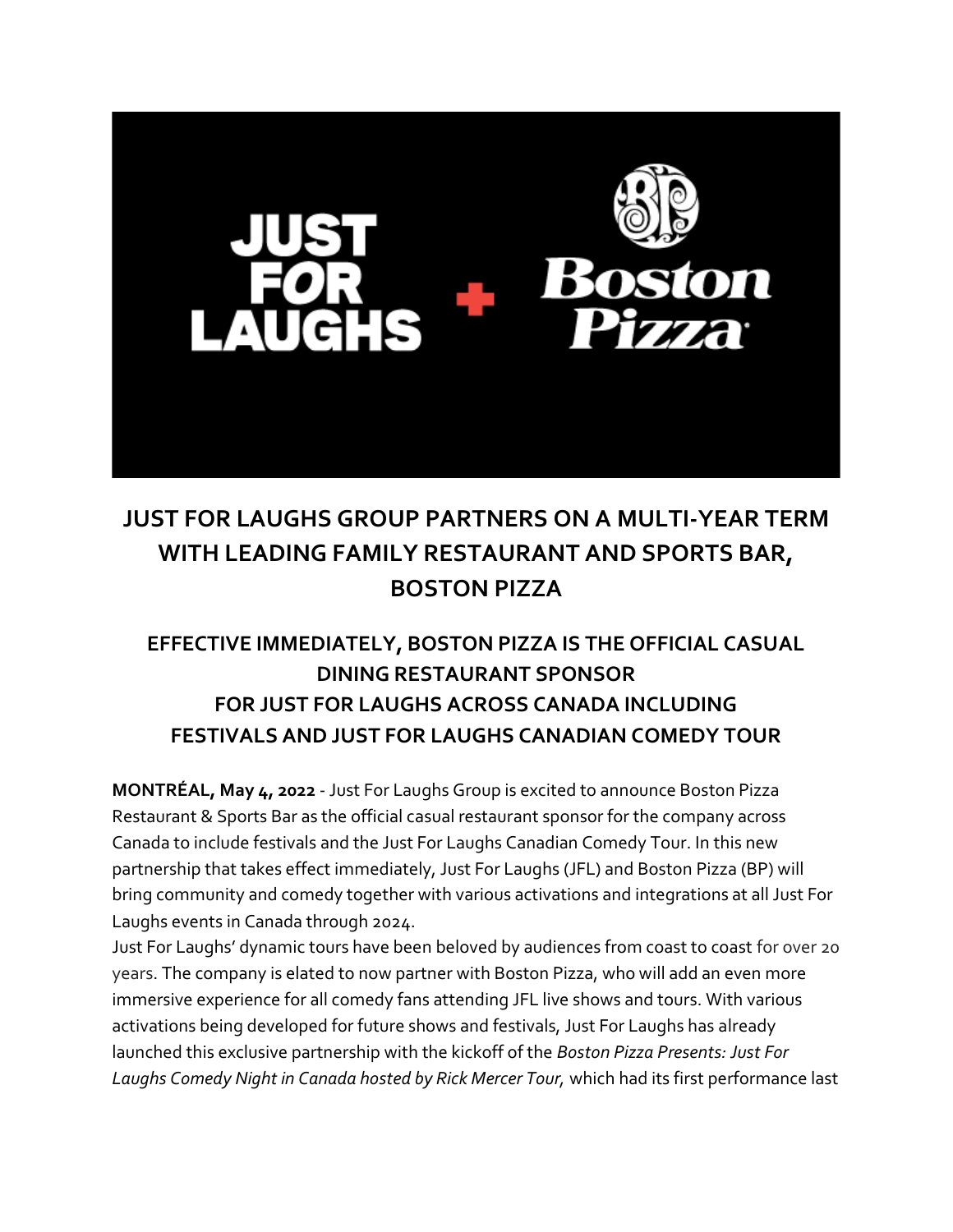week in Moncton, NB. In addition, the companies will be exploring together ways to bring the JFL brand and experience into the BP environment.

One of the most highly anticipated collaborations will be happening on May 17, 2022. in Penticton, BC. As part of the *Boston Pizza Presents: Comedy Night in Canada Tour hosted by Rick Mercer*, and as a special nod to this partnership, an exclusive event will be taking place featuring Boston Pizza Chairman, Canadian businessman and CBC *Dragons' Den* personality, Jim Treliving who got his start with BP in Penticton as the brand's first ever franchisee. The event will feature curated comedy performances by the comedians performing on the tour followed by a short in conversation with Rick Mercer and Jim Treliving.

As the official casual dining restaurant sponsor of Just For Laughs, Boston Pizza's first major festival activation with the comedy conglomerate will be at the upcoming 40th anniversary of Just For Laughs MONTRÉAL, presented in collaboration with Loto-Québec, from July 13-31, 2022. This activation will be one of the most anticipated of the next few years.

"We are overjoyed to welcome Boston Pizza as the official restaurant sponsor for all Just For Laughs Group properties, bringing even more laughter to audiences from coast to coast" shares Charles Décarie, President and CEO of Just For Laughs Group. "As Canadian based companies, both Just For Laughs and Boston Pizza share a commitment to creating a community experience for all patrons by cultivating an environment of levity and fun. The synergies between Just For Laughs and Boston Pizza could not be more aligned, and we are excited that our internationally renowned comedy brand is now partnering with Canada's leading national restaurant chain".

"Boston Pizza is in the business of bringing people together over food and time spent enjoying the company of friends and family" says Boston Pizza President Jordan Holm. "Whether cheering together for the big game, celebrating a beer league win of your own or perhaps a family birthday, for almost 60 years BP has been the place where food and life get shared in communities all across Canada. Gathering to laugh with others is another great way Boston Pizza can help bring people together, which makes our new partnership with Just For Laughs a great opportunity for everyone.".

The next few years will see some incredible growth for both companies, who will be working together to provide Canadians with inimitable experiences that can only be shared at various Just For Laughs & Boston Pizza partnered events.